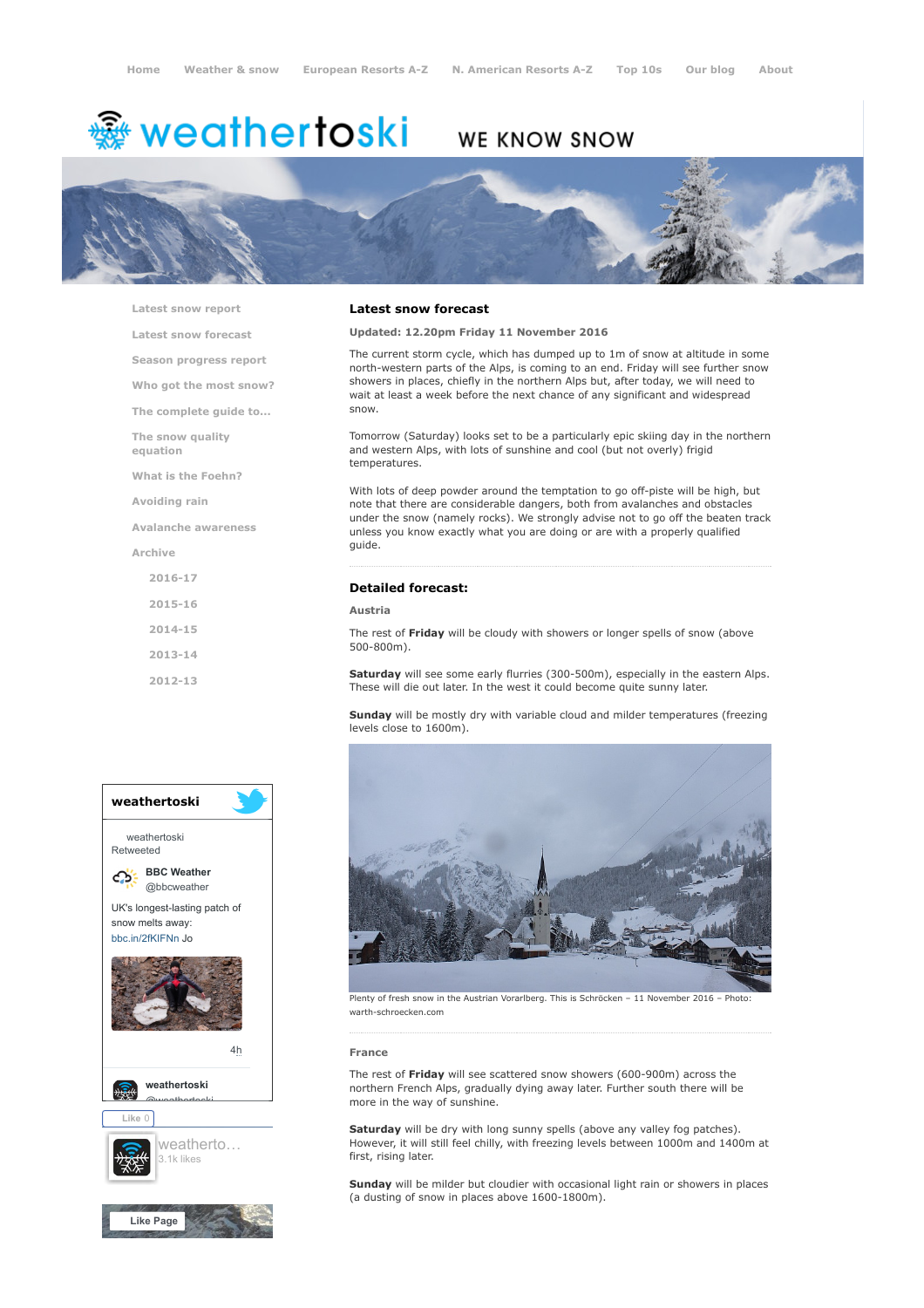Follow me on: **Luitt** 

[Tweet](https://twitter.com/intent/tweet?original_referer=https%3A%2F%2Fwww.weathertoski.co.uk%2Fweather-snow%2Farchive%2Fsnow-forecast-11-11-2016%2F&ref_src=twsrc%5Etfw&text=Weather%20to%20ski%20-%20Snow%20forecast%20-%2011%20November%202016&tw_p=tweetbutton&url=https%3A%2F%2Fwww.weathertoski.co.uk%2Fweather-snow%2Farchive%2Fsnow-forecast-11-11-2016%2F)

Tweet this page





# Contact us...

Got a burning question about weather or snow conditions in the Alps? [Contact us](https://www.weathertoski.co.uk/about-1/contact-us/) and we'll do our best to answer it...

# E: [info@weathertoski.co.uk](mailto:fraser@weathertoski.co.uk)

T: +44 (0)20 3151 3154



Last day of snow in the Megève area as the current storm cycle comes to an end – 11 November 2016 – Photo: combloux.com

### Italy

The rest of Friday will see variable cloud and a few snow showers (700-1000m), mostly in the far north-west and, later, in far north-east.

Saturday will be mostly fine with almost unbroken sunshine in the west, and a little more cloud at first in the far eastern Italian Alps. It will remain relatively chilly.

On Sunday it will remain mostly fine, but western areas will see more in the way of cloud at times. It will turn a little milder with freezing levels between 1400m and 1800m.



Brightening up in Sestriere this afternoon – 11 November 2016 – Photo: vialattea.it

# Switzerland

The rest of Friday will be mostly cloudy with further showers or longer spells of snow (600-900m), especially across the northern and western Swiss Alps. The best of any brighter, drier weather will be in the far south and south-east.

Saturday will be mostly dry with variable cloud in the east and long sunny spells developing further west – though it will still feel chilly.

Sunday will be milder, but generally cloudier, with the chance of the odd light shower, especially in the west (snow 1500m).



Snowy scenes in Zermatt this morning, but it will be drier over the next few days – 11 November 2016 – Photo: zermatt.com